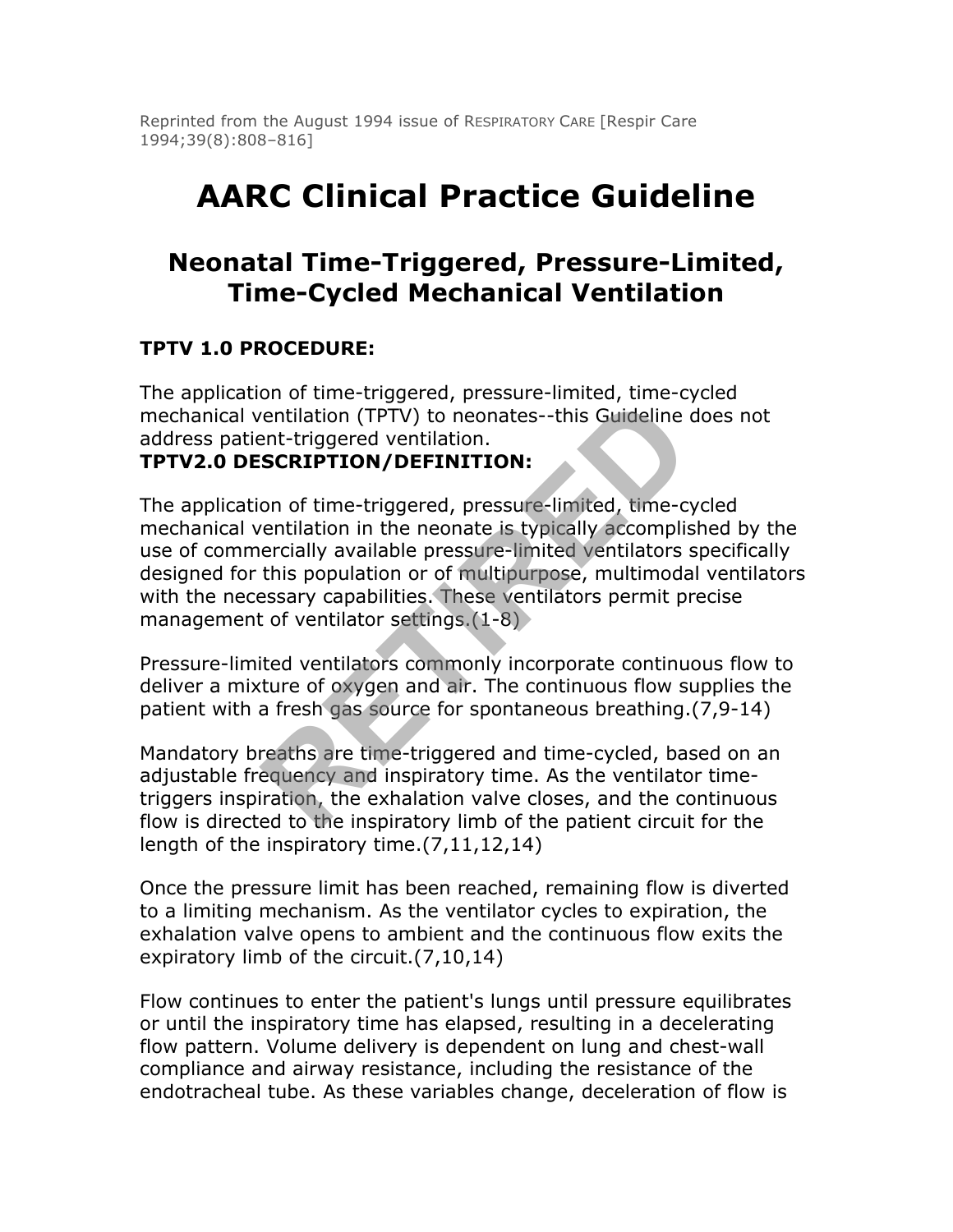altered, and the tidal volume (VT) varies.(10,11,15-22) The VT achieved depends on the pressure limit, gas flowrate, inspiratory time (tI), and positive end-expiratory pressure (PEEP). Circuit characteristics that affect VT include compressible volume, presence of condensate, and obstruction of the artificial airway.(3,4,8- 10,18,20,23)

## **TPTV 3.0 SETTINGS:**

TPTV is applied by trained personnel in acute care and subacute care hospitals.

## **TPTV 4.0 INDICATIONS:**

The presence of one or more of the following conditions constitutes an indication for TPTV.

**4.1** Apnea (24-27)

**4.2** Respiratory or ventilatory failure, despite the use of continuous positive airway pressure (CPAP) and supplemental oxygen (ie, FIO2 > or  $= 0.60$  $(24, 25, 28)$ Example the following conditions continue of the following conditions conditions the CPAP).<br>
24-27)<br>
Sory or ventilatory failure, despite the use of comparison of the set of comparison of pressure (CPAP) and supplemental o

**4.2.1** Respiratory acidosis with a pH < 7.20-7.25(8,25,29)

**4.2.2** PaO2 < 50 torr(8,13,25,29,30)

**4.2.3** Abnormalities on physical examination

**4.2.3.1** Increased work of breathing demonstrated by grunting, nasal flaring, tachypnea, and sternal and intercostal retractions(5,27,29,31)

**4.2.3.2** The presence of pale or cyanotic skin and agitation

**4.3** Alterations in neurologic status that compromise the central drive to breathe:

**4.3.1** Apnea of prematurity(32)

**4.3.2** Intracranial hemorrhage(33)

**4.3.3** Congenital neuromuscular disorders(34)

**4.4** Impaired respiratory function resulting in a compromised functional residual capacity (FRC) due to decreased lung compliance and/or increased airways resistance,(12,35) including but not limited to

**4.4.1** Respiratory distress syndrome (RDS)(1,2,28,36-39)

**4.4.2** Meconium aspiration syndrome (MAS)(40)

- **4.4.3** Pneumonia(41)
- **4.4.4** Bronchopulmonary dysplasia(42-44)
- **4.4.5** Bronchiolitis(41)
- **4.4.6** Congenital diaphragmatic hernia(45)
- **4.4.7** Sepsis(41)
- **4.4.8** Radiographic evidence of decreased lung volume(27)
- **4.5** Impaired cardiovascular function
- **4.5.1** Persistent pulmonary hypertension of the newborn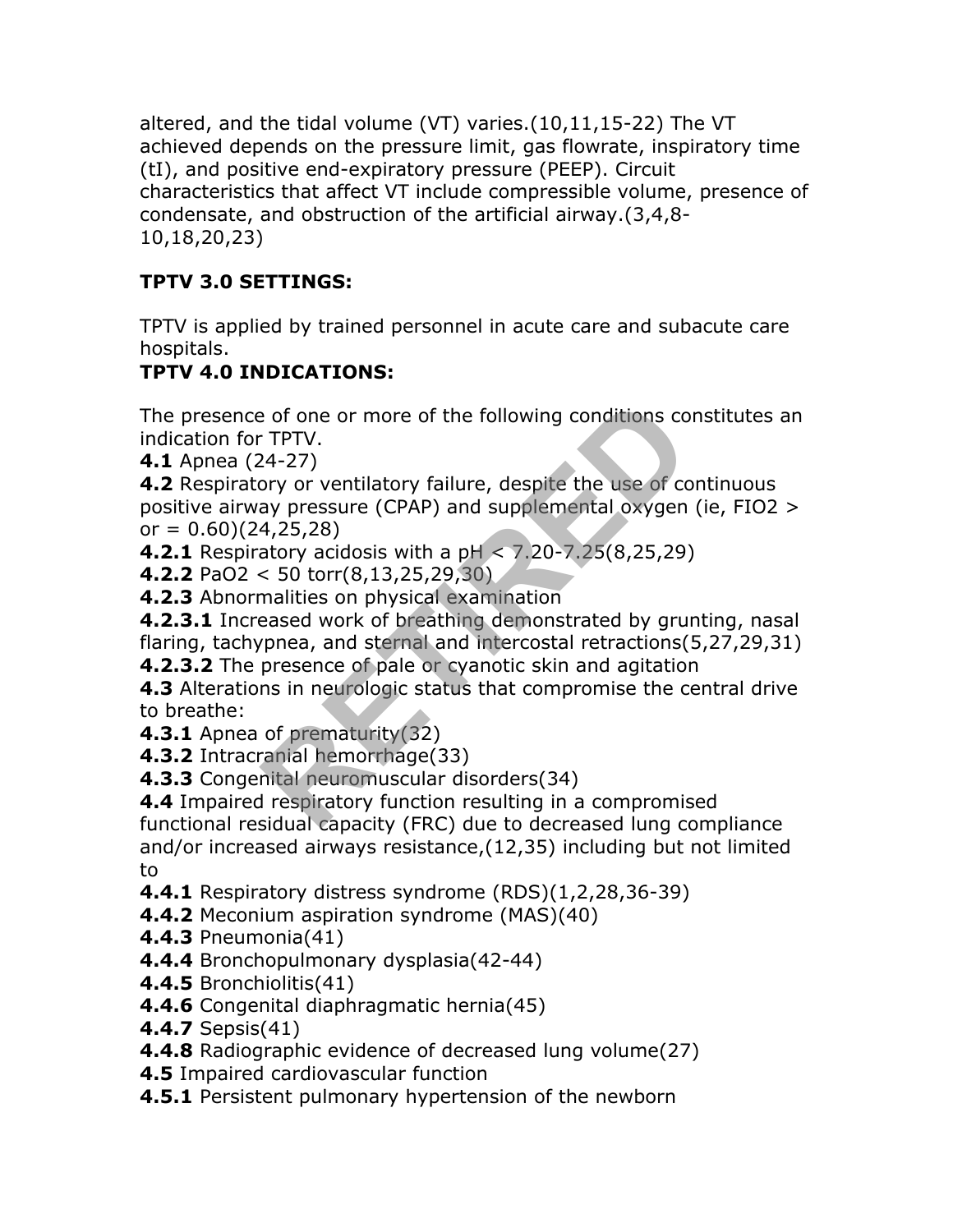(PPHN)(46,47)

**4.5.2** Postresuscitation(41)

**4.5.3** Congenital heart disease(48)

**4.5.4** Shock(6)

**4.6** Postoperative state characterized by impaired ventilatory function(45,49)

#### **TPTV 5.0 CONTRAINDICATIONS:**

No specific contraindications for neonatal TPTV exist when indications are judged to be present (Section 4.0).

## **TPTV 6.0 HAZARDS/COMPLICATIONS:**

**6.1** Air leak syndromes due to barotrauma and/or volume overinflation (ie, volutrauma), $(2,11,50-54)$  including

- **6.1.1** Pneumothorax(16,55-59)
- **6.1.2** Pneumomediastinum(55,56,58)
- **6.1.3** Pneumopericardium(55)
- **6.1.4** Pneumoperitoneum(55)
- **6.1.5** Subcutaneous emphysema(55)
- **6.1.6** Pulmonary interstitial emphysema(56,60-62)

**6.2** Chronic lung disease associated with prolonged positive pressure ventilation and oxygen toxicity(63,64) (eg, bronchopulmonary dysplasia(42,43,65-68)) Franchitecton and the state of the state of the state of the state of the state of the solen contrast (16,55-59)<br>
nomediastinum (55,56,58)<br>
nopericardium (55)<br>
nopericardium (55)<br>
nary interstitial emphysema (56,60-62)<br>
ha

**6.3** Airway complications associated with endotracheal intubation

- **6.3.1** Laryngotracheobronchomalacia(69)
- **6.3.2** Damage to upper airway structures(66,69,70)
- **6.3.3** Malpositioning of endotracheal tube (ETT)(69,71)
- **6.3.4** Partial or total obstruction of ETT with mucus(69,71,72)
- **6.3.5** Kinking of ETT(69,71)
- **6.3.6** Unplanned extubation(69,71,73)
- **6.3.7** Air leak around uncuffed ETT
- **6.3.8** Subglottic stenosis(69)
- **6.3.9** Main-stem intubation(69)
- **6.3.10** Pressure necrosis(74)

**6.3.11** Increased work of breathing (during spontaneous breaths) due to the high resistance of endotracheal tubes of small internal diameter(75)

**6.4** Nosocomial pulmonary infection (eg, pneumonia(76))

**6.5** Complications that occur when positive pressure applied to the lungs is transmitted to the cardiovascular system(77,78) or the cerebral vasculature resulting in

**6.5.1** Decreased venous return(77,78)

- **6.5.2** Decreased cardiac output(77,78)
- **6.5.3** Increased intracranial pressure leading to intraventricular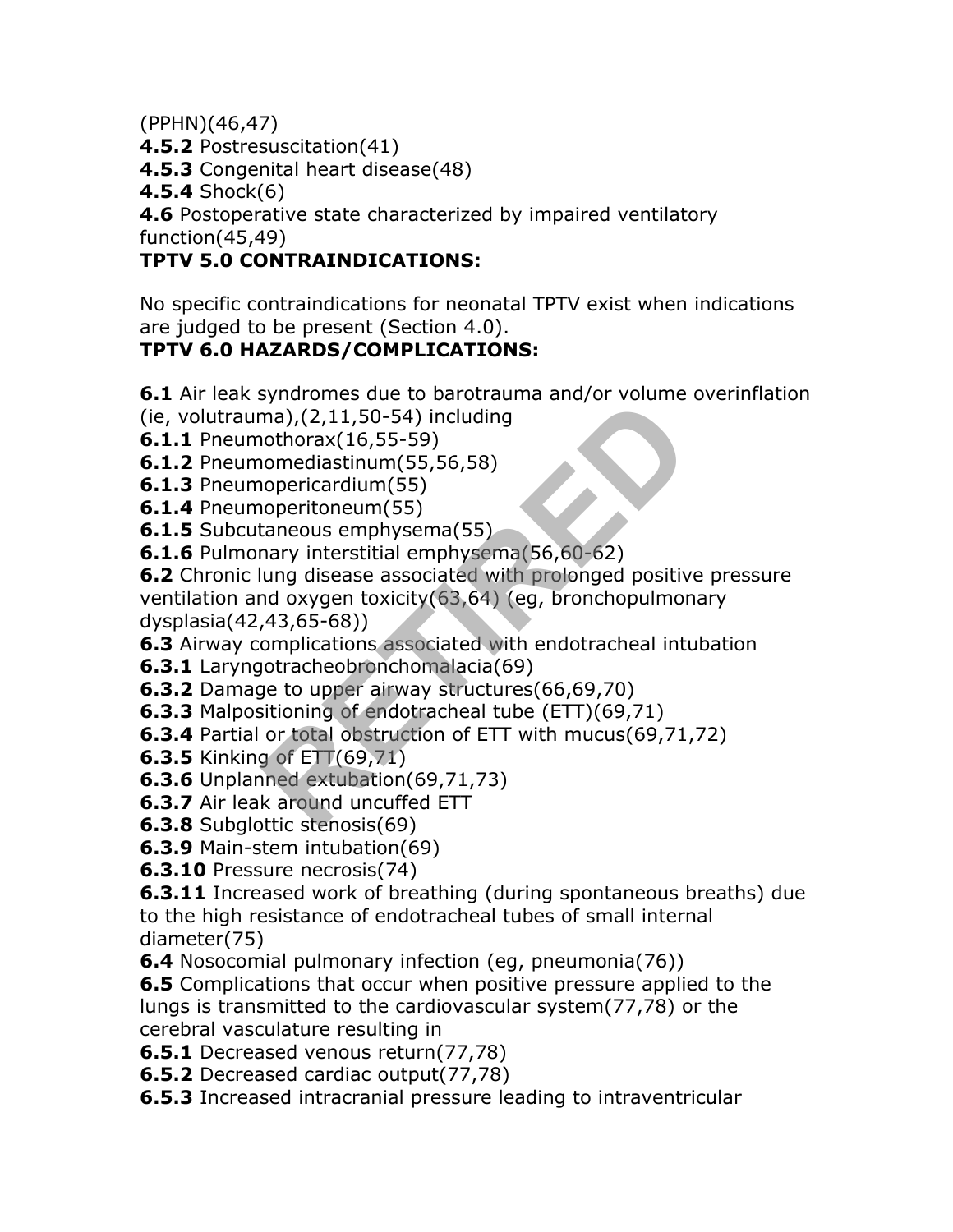hemorrhage(27,33,79)

**6.6** Supplemental oxygen in conjunction with TPTV may lead to an increased risk of retinopathy of prematurity (ROP)(80,81)

**6.7** Complications associated with endotracheal suctioning(82)

**6.8** Technical complications

**6.8.1** Ventilator failure(10,83)

**6.8.2** Ventilator circuit and/or humidifier failure(38,70) (Condensate in the inspiratory limb of the ventilator circuit may result in a reduction in VT(23,84) or inadvertent pulmonary lavage.)

**6.8.3** Ventilator alarm failure(10,38,69,83)

**6.8.4** Loss of or inadequate gas supply

**6.9** Patient-ventilator asynchrony(85,86)

**6.10** Inappropriate ventilator settings leading to

**6.10.1** auto-PEEP

**6.10.2** hypo-or hyperventilation

**6.10.3** hypo- or hyperoxemia

**6.10.4** increased work of breathing

#### **TPTV 7.0 LIMITATIONS OF METHOD:**

Rapid changes in lung compliance and airways resistance may result in alterations in VT delivery that may significantly alter minute ventilation (VE).(3,4,9,11,19-21)

#### **TPTV 8.0 ASSESSMENT OF NEED:**

Determination that valid indications are present by physical, radiographic, and laboratory assessment

## **TPTV 9.0 ASSESSMENT OF OUTCOME:**

Establishment of neonatal assisted ventilation should result in improvement in patient condition and/or reversal of indications (Section 4.0): PEEP<br>
The Contraction Settings leading to<br>
The Contract of Searching<br>
ased work of breathing<br> **MITATIONS OF METHOD:**<br>
as in lung compliance and airways resistance r<br>
IVT delivery that may significantly alter minut<br>
1,19-21

**9.1** Reduction in work of breathing as evidenced by decreases in respiratory rate, severity of retractions, nasal flaring and grunting **9.2** Radiographic evidence of improved lung volume(41)

**9.3** Subjective improvement in lung volume as indicated by increased chest excursion and aeration by chest auscultation(87)

**9.4** Improved gas exchange

**9.4.1** Ability to maintain a PaO2  $>$  or  $=$  50 torr with FIO2  $<$ 0.60(8,30)

**9.4.2** Ability to reverse respiratory acidosis and maintain a pH > 7.258,30

**9.4.3** Subjective improvement as indicated by a decrease in grunting, nasal flaring, sternal and intercostal retraction, and respiratory rate(31)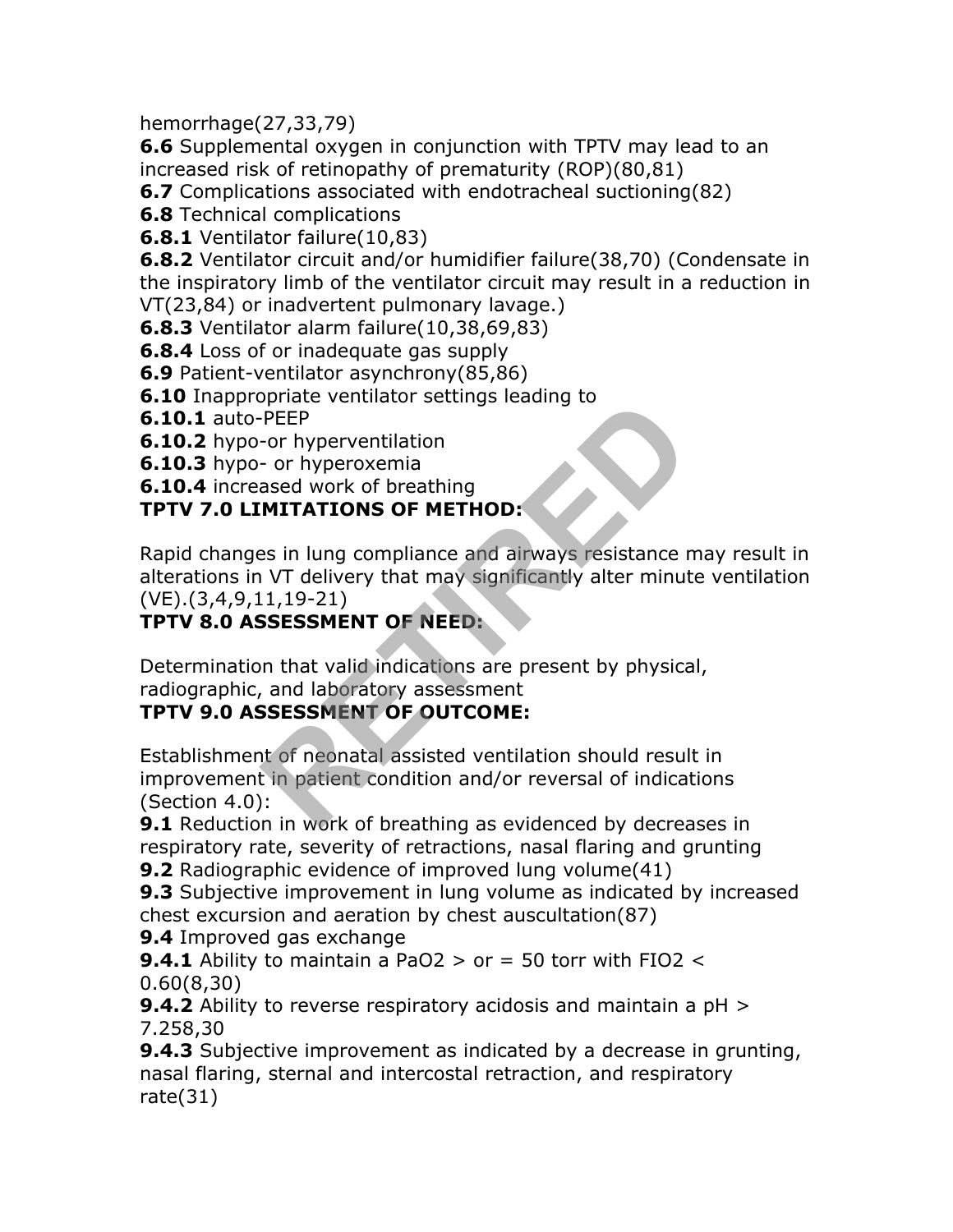#### **TPTV 10.0 RESOURCES:**

**10.1** Equipment-recommended equipment based on individual patient need includes the following. (For a given patient, all mentioned equipment may not be necessary.)

**10.1.1** Commercially available continuous-flow infant ventilator equipped with TPTV mode or suitably equipped multipurpose, multimodal ventilator, low and high airway pressure alarms, highpressure release-to-ambient pressure capability, loss of power and gas source alarms, low and high oxygen concentration alarms--alarms may be integral to the ventilator or an add-on.(21,38,83)

**10.1.2** Servo-regulated humidifier with low compressible volume chamber and preferably a continuous water source(21,38,83)

**10.1.3** Low-compliance infant ventilator circuit with heated inspiratory and expiratory wires compatible with the servo-regulated

humidification system is recommended.(19,23,38,83,88,89) Comparable circuits that permit continual drainage of condensate may also be used.

**10.1.4** Endotracheal tube with associated intubation equipment or tracheostomy tube with associated insertion and cleaning accessories and supplies for securing the tube

**10.1.5** Suction source, suction catheters, and normal saline for instillation to ensure patency of artificial airway(82)

**10.1.6** Standby resuscitation apparatus with airway manometer and masks of appropriate size(83) and supplies for chest-tube insertion **10.1.7** Continuous noninvasive monitoring of oxygenation by either transcutaneous monitor or pulse oximeter with high- and low-alarm capabilities(90,91) representing a continuous water source(21,50,000)<br>compliance infant ventilator circuit with heatery wires compatible with the servo-regulated<br>in system is recommended. (19,23,38,83,88,89)<br>circuits that permit continual dra

**10.1.8** Continuous noninvasive monitoring of carbon dioxide by transcutaneous CO2 monitor with high- and low-alarm capabilities is also recommended(38,92) for the unstable baby requiring frequent ventilator changes. Measurements of end-tidal CO2 may also be useful in these infants.(93,94)

10.1.9 Continuous cardiorespiratory monitoring (eg, ECG and respiratory rate) with high- and low-alarm capabilities(38)

**10.1.10** Appropriate and adequate compressed gas supply

**10.1.11** Graphic display of airway pressure, flow, and tidal volume may be useful.

**10.2** Personnel: TPTV should be applied under the direction of a physician by trained personnel who hold a recognized credential (eg, CRTT, RRT, RN) and who competently demonstrate

**10.2.1**. proper use, understanding, and mastery of the technical aspects of management of artificial airways, mechanical ventilators, and humidification systems;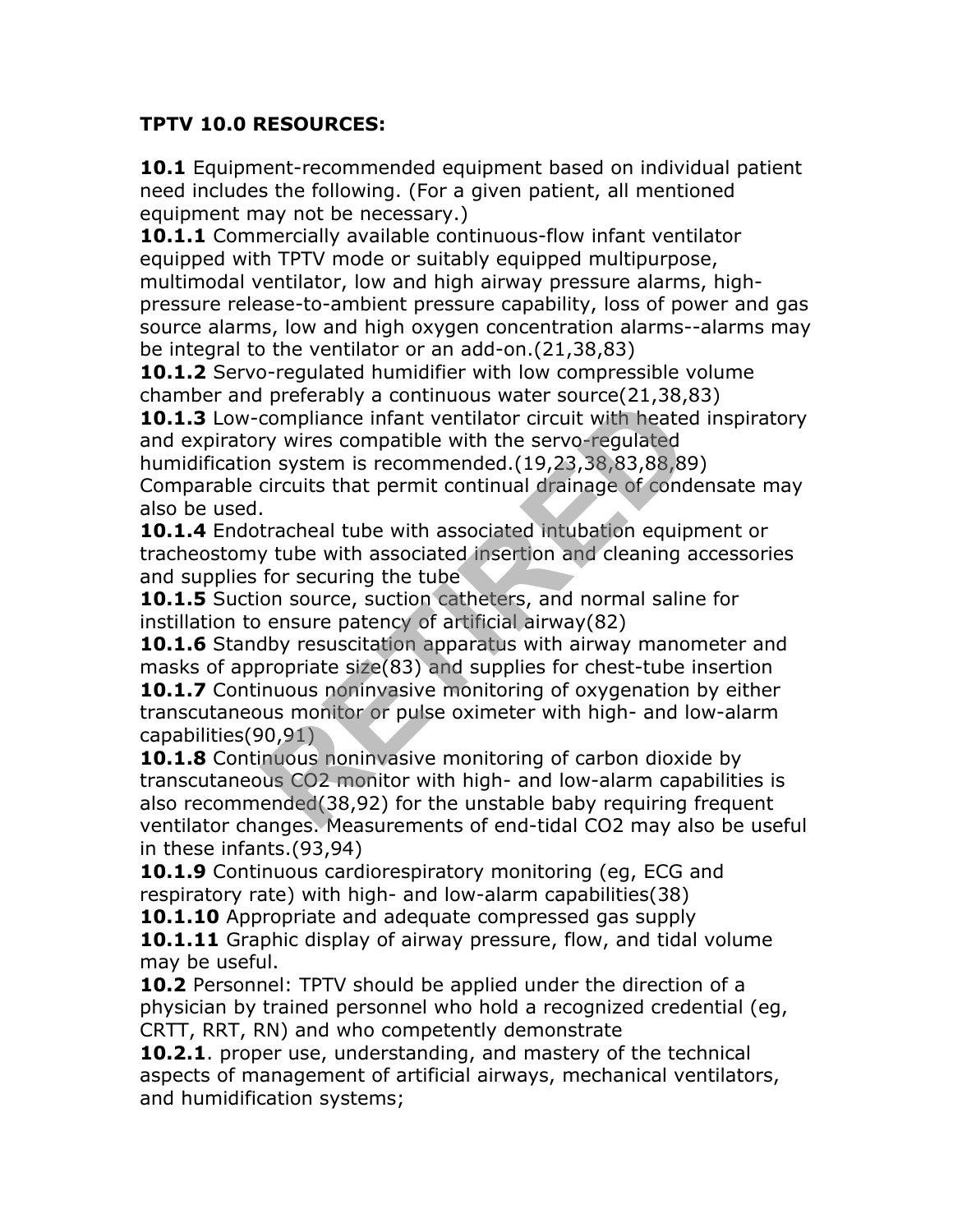**10.2.2** comprehensive knowledge of ventilator management and understanding of neonatal airway anatomy and pulmonary pathophysiology;

**10.2.3** patient assessment skills, with an understanding of the interaction between the mechanical ventilator and the patient and ability to recognize and respond to adverse reactions and complications;

**10.2.4** knowledge and understanding of intubation equipment; **10.2.5** ability to interpret monitored and measured blood gas parameters and vital signs;

**10.2.6** application of Universal Precautions;(92)

**10.2.7** proper use, understanding, and mastery of emergency resuscitation equipment and procedures;

**10.2.8** ability to evaluate and document results of outcome assessments (Section 9.0);

**10.2.9** ability to interpret chest radiographs to determine proper placement of artificial airways and identify complications associated with mechanical ventilation (eg, air leak syndromes).

## **TPTV 11.0 MONITORING:**

**11.1** Patient-ventilator system checks should be performed every 2-4 hours and should include documentation of ventilator settings and patient assessments as recommended by the AARC CPG Patient-Ventilator System Checks (MV-SC) and AARC CPG Humidification during Mechanical Ventilation (HMV).(95,96) by to evaluate and document results of outcom<br>(Section 9.0);<br>y to interpret chest radiographs to determine<br>artificial airways and identify complications a<br>ical ventilation (eg, air leak syndromes).<br>**MONITORING:**<br>-ventilato

**11.2** Oxygen and CO2 monitoring

**11.2.1** Periodic sampling of blood gas values by arterial, capillary, or venous route.(1,24,30) PaO2 should be kept below 80 torr in preterm infants to minimize the risk of ROP.(6,80,97)

**11.2.2** The unstable infant should be monitored continuously by transcutaneous O2 monitor or pulse oximeter.(1,90,91)

**11.2.3** The unstable infant should be monitored continuously by transcutaneous(90) or end-tidal CO2 monitoring.(93,94)

**11.2.4** Fractional concentration of oxygen delivered by the ventilator should be monitored continuously.(38)

**11.3** Continuous monitoring of cardiac activity (via electrocardiograph) and respiratory rate(98)

11.4 Monitoring of blood pressure by indwelling arterial line or by periodic cuff measurements(24)

**11.5** Continuous monitoring of proximal airway pressures including peak inspiratory pressure (PIP), PEEP, and mean airway pressure (Paw)(1,39,99)

**11.5.1** Increases in Paw may result in improved oxygenation; however, Paw > 12 cm H2O has been associated with barotrauma.(8,20,41,99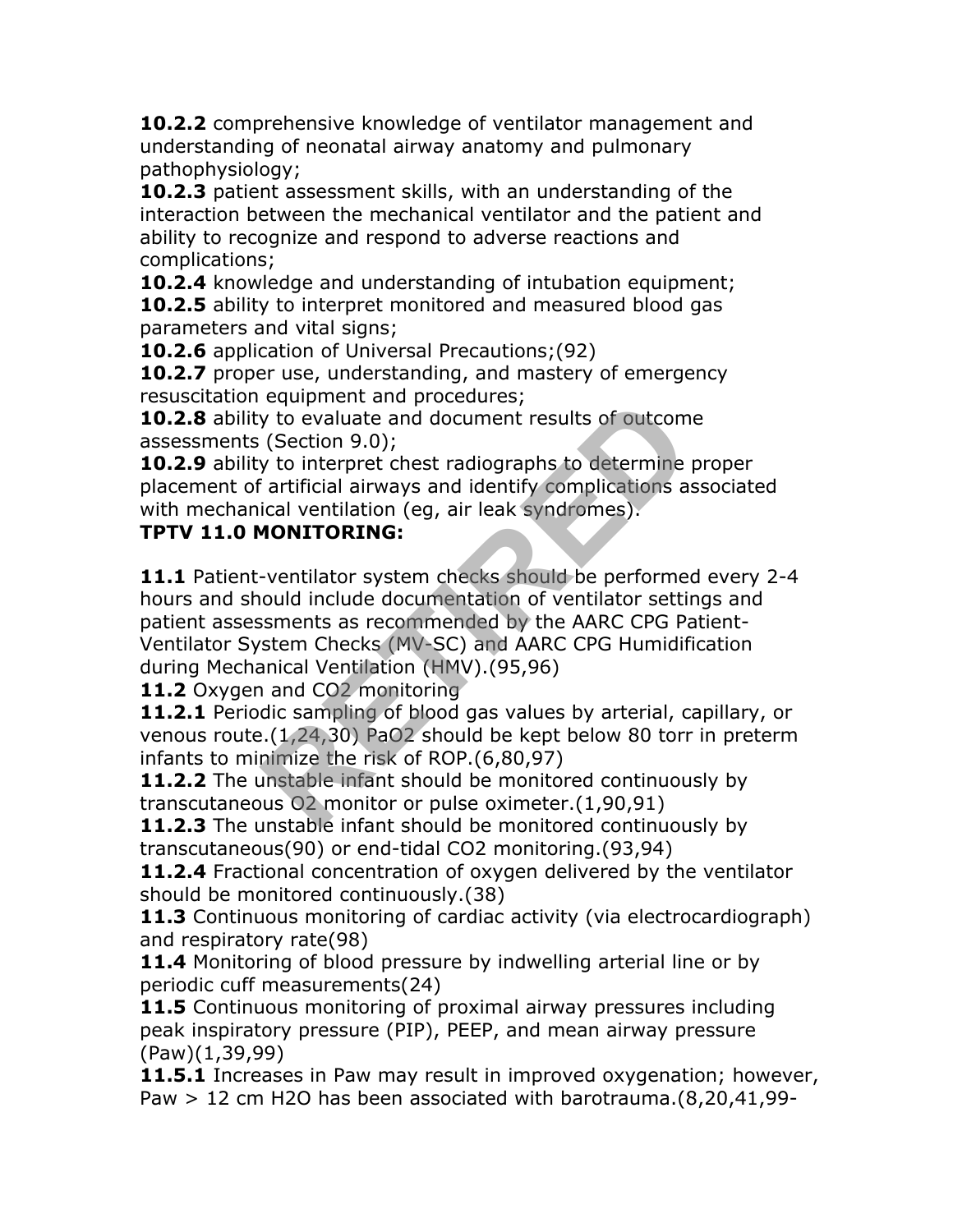102)

**11.5.2** The difference between PIP and PEEP (^P) in conjunction with patient mechanics determines VT. As the ^P changes, VT will vary.(16,51,99,100)

**11.5.3** PIP should be adjusted initially to achieve adequate VT as reflected by chest excursion and adequate breath sounds(8,29,100) and/or by VT measurement.

**11.5.4** PEEP increases FRC and may improve oxygenation and ventilation-perfusion relationship (PEEP is typically adjusted at 4-7 cm H2O--levels beyond this range may result in hyperinflation, particularly in patients with obstructive airways disease [eg, MAS or bronchiolitis](5,29,35,103-105)).

**11.6** Many commercially available neonatal ventilators provide continuous monitoring of ventilator frequency, tI, and I:E. If only two of these variables are directly monitored, the third should be calculated (eg, the proportion of the tI for a given frequency determines the I:E). onnitoring of ventilator frequency, tI, and I:E.<br>ables are directly monitored, the third should<br>g, the proportion of the tI for a given frequence<br>he I:E).<br>thening tI increases Paw and should improve<br>(1,2,13,24,41,106,107)<br>

11.6.1 Lengthening tI increases Paw and should improve oxygenation.(1,2,13,24,41,106,107)

**11.6.2** I:E in excess of 1:1 may lead to the development of auto-PEEP and hyperinflation.(5,20,24,37,105,106,108)

**11.6.3** Frequencies of 30-60 per minute with shorter tI (eg, I:E of 1:2) are commonly used in patients with RDS.(8,22,41,50,59,85,109- 111)

11.7 Depending on the internal diameter of the ventilator circuit, excessive flowrates can result in expiratory resistance that leads to increased work of breathing and automatic increases in

PEEP.(17,19,89,98,86,112) Some ventilators are equipped with demand-flow systems that permit the use of lower baseline flowrates but provide the patient with additional flow as needed

**11.8** Because of the possibility of complete obstruction or kinking of the ETT and the inadequacy of ventilator alarms in these situations, continuous tidal volume monitoring via an appropriately designed (minimum dead space) proximal airway flow sensor is recommended.(98,113,114)

**11.9** Periodic physical assessment of chest excursion and breath sounds and for signs of increased work of breathing and cyanosis.(3,5,21,87)

**11.10** Periodic evaluation of chest radiographs to follow the progress of the disease, identify possible complications, and verify ETT placement(21,27,79)

# **TPTV 12.0 FREQUENCY:**

TPTV is intended for continuous use and is discontinued when the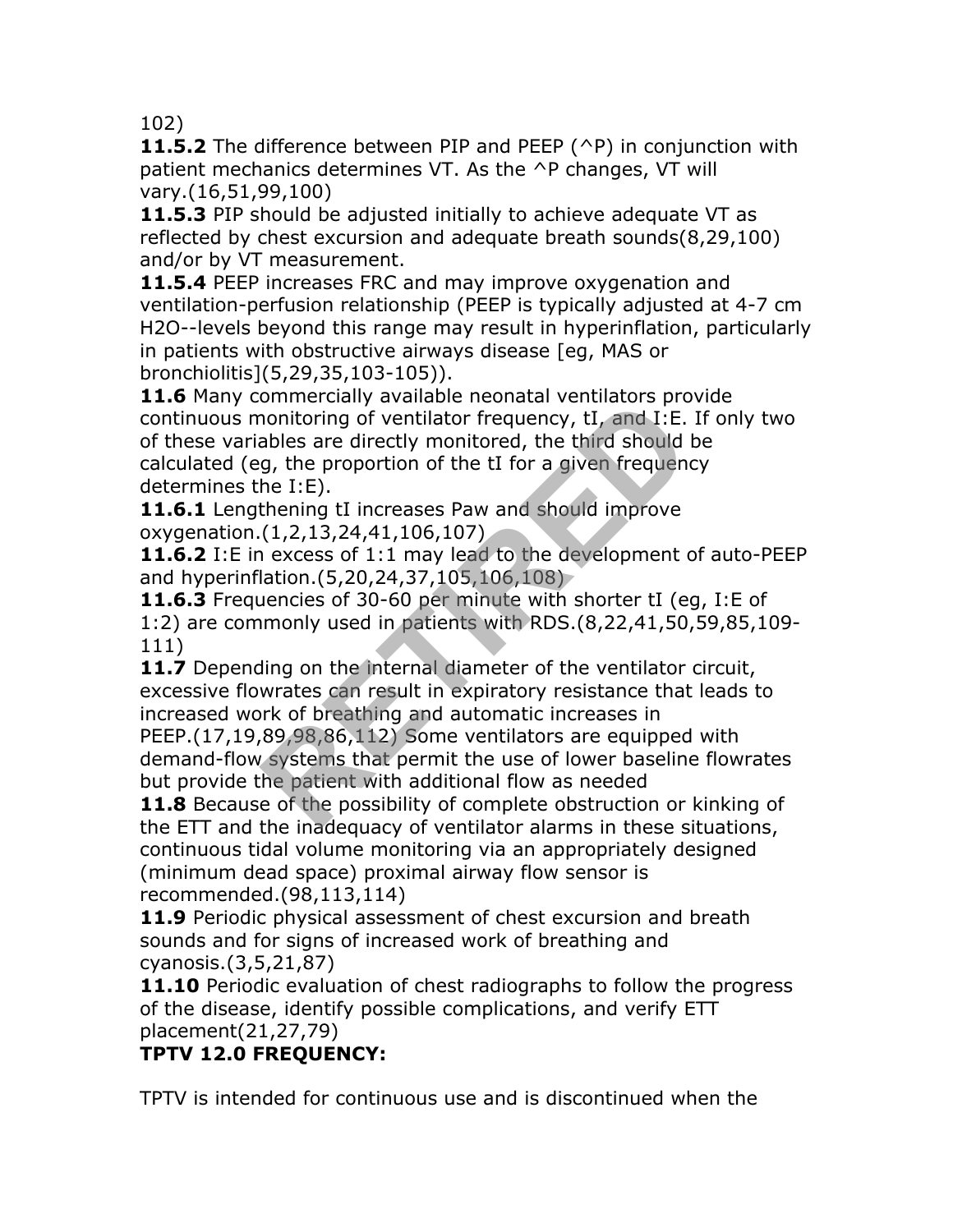patient's clinical condition improves as indicated by results of outcome assessments (Section 9.0).

# **TPTV 13.0 INFECTION CONTROL:**

No special precautions are necessary, but Universal Precautions as described by the Centers for Disease Control should be employed.(95) 13.1 Ventilator circuits and humidifier chambers should not be changed more frequently than every 48 hours. The Clinical Practice Guideline: Ventilator Circuit Changes, the CDC, and, reported experience(114-116) suggest that use periods of  $>$  or = 5 days are acceptable when the humidifying device is other than an aerosol generator.

**13.2** External surfaces of ventilator should be cleaned according to the manufacturer's recommendations when the device has remained in a patient's room for a prolonged period, when soiled, when it has come in contact with potentially transmittable organisms, and after each patient use. In surfaces of ventilator should be cleaned access<br>
r's recommendations when the device has rem<br>
for a prolonged period, when soiled, when if<br>
th potentially transmittable organisms, and af<br>
suctioning procedures should be

**13.3** Sterile suctioning procedures should be strictly adhered to.(82) *Perinatal-Pediatrics Guidelines Committee:*

*Lynne K Bower RRT,* Chairman, Boston MA *Sherry L Barnhart RRT,* Mattoon IL *Peter Betit BS RRT,* Boston MA *Barbara Hendon BA RRT RCP,* Wylie TX *Joanne Masi-Lynch BS RRT,* Salt Lake City UT *Barbara G Wilson MEd RRT,* Durham NC

## **REFERENCES**

- 1. Herman S, Reynolds EOR. Methods for improving oxygenation in infants mechanically ventilated for severe hyaline membrane disease. Arch Dis Child 1973;48:612-617.
- 2. Manginello FP, Grasssi AE, Schechner S, Krauss AN, Auld PAM. Evaluation of methods of assisted ventilation in hyaline membrane disease. Arch Dis Child 1978;53:878-881.
- 3. Carlo WA, Pacifico L, Chatburn RL, Fanaroff AA. Efficacy of computer-assisted management of respiratory failure in neonates. Pediatrics 1986;78(1):139-143.
- 4. Chatburn RL, Carlo WA, Lough MD. Clinical algorithm for pressure-limited ventilation of neonates with respiratory distress syndrome. Respir Care 1983;28(12):1579-1586.
- 5. Chatburn RL. Similarities and differences in the management of acute lung injury in neonates (IRDS) and in adults (ARDS). Respir Care 1988;33(7):539-553.
- 6. Stern L. Therapy of the respiratory distress syndrome. Pediatr Clin North Am 1972;19(1):221-240.
- 7. Carr DJ, Rich M, Murkowski K, Neu J. A comparative evaluation of three neonatal ventilators. Crit Care Med 1986;14(3):234-236.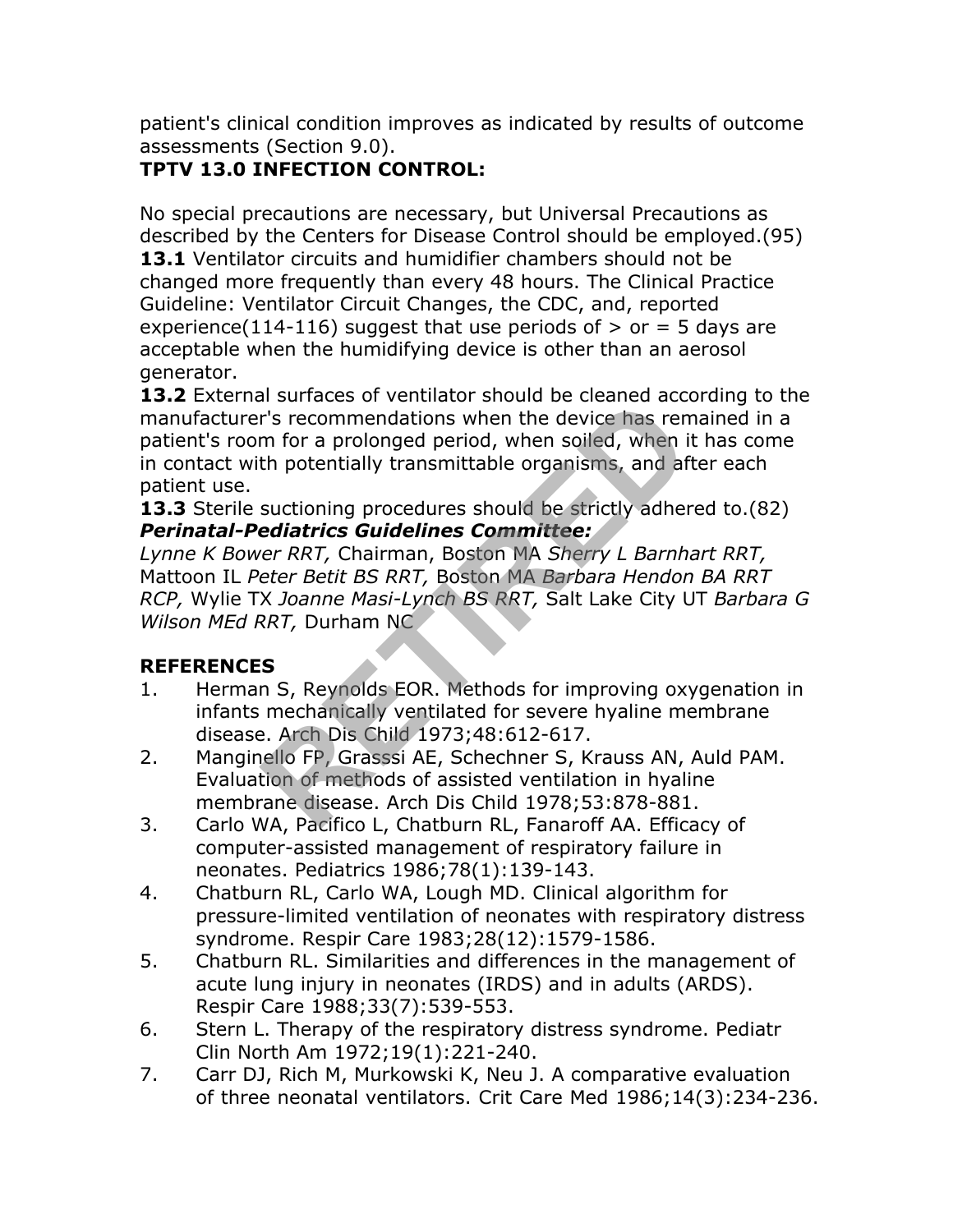- 8. Carlo, WA, Martin RJ. Principles of neonatal assisted ventilation. Pediatr Clin North Am 1986;33(1):221-237.
- 9. Hess D, Lind L. Nomograms for the application of the Bourns model BP200 as a volume-constant ventilator. Respir Care 1980;25(2):248-250.
- 10. Smith JD. Application of mechanical ventilation in acute respiratory failure. Respir Care 1983;28(5):579-585.
- 11. Chatburn RL. Principles and practice of neonatal and pediatric mechanical ventilation. Respir Care 1991;36(6): 569-593.
- 12. deLemos RA, Kirby RR. Early development: intermittent mandatory ventilation in neonatal respiratory support. Int Anesthesiol Clin 1980;18(2):39-51.
- 13. Reynolds EOR. Pressure waveform and ventilator settings for mechanical ventilation in severe hyaline membrane disease. Int Anesthesiol Clin 1974;12(4):259-280.
- 14. Kirby R, Robison E, Schulz J, deLemos RA. Continuous-flow ventilation as an alternative to assisted or controlled ventilation of infants. Anesth Analg 1972;51(6):871-875.
- 15. Marini JJ, Crooke PS III, Truwit JD. Determinants and limits of pressure-preset ventilation: a mathematical model of pressure control. J Appl Physiol 1989;67(3):1081-1092. discussion in severe hyaline membrane conducts and the conduction in severe hyaline membrane cosiol Clin 1974;12(4):259-280.<br> *R*, Robison E, Schulz J, deLemos RA. Continuou<br>
tion as an alternative to assisted or controlle
- 16. Muramatsu K, Yukitake K, Oda T. Variability of respiratory system compliance in mechanically ventilated infants. Pediatr Pulmonol 1992;12:140-145.
- 17. Greenough A. The premature infant's respiratory response to mechanical ventilation. Early Hum Dev 1988;17:1-5.
- 18. Hillman DR. Physiological aspects of intermittent positive pressure ventilation. Anaesth Intensive Care 1986;14(3):226- 235.
- 19. Lewis RM. Factors affecting lung volume changes during newborn mechanical ventilation: a bench study. Respir Care 1992;37(10):1153-1160.
- 20. Lewis RM. Automatic increases in mean airway pressure during mechanical ventilation. Respir Care 1982;27(6):675-681.
- 21. Keuskamp DHG. Ventilation of premature and newborn infants. Int Anesthesiol Clin 1974;12(4):281-300.
- 22. Boros SJ, Bing DR, Mammel MC, Hagen E, Gordon MJ. Using conventional infant ventilators at unconventional rates. Pediatrics 1984;74:487-492.
- 23. Schena J, Monaghan EJ, Kaufman A, Thompson J, Crone RK. Delivered tidal volume during infant mechanical ventilation (abstract). Respir Care 1983;28(10): 1363.
- 24. Reynolds EOR. Effect of alterations in mechanical ventilator settings on pulmonary gas exchange in hyaline membrane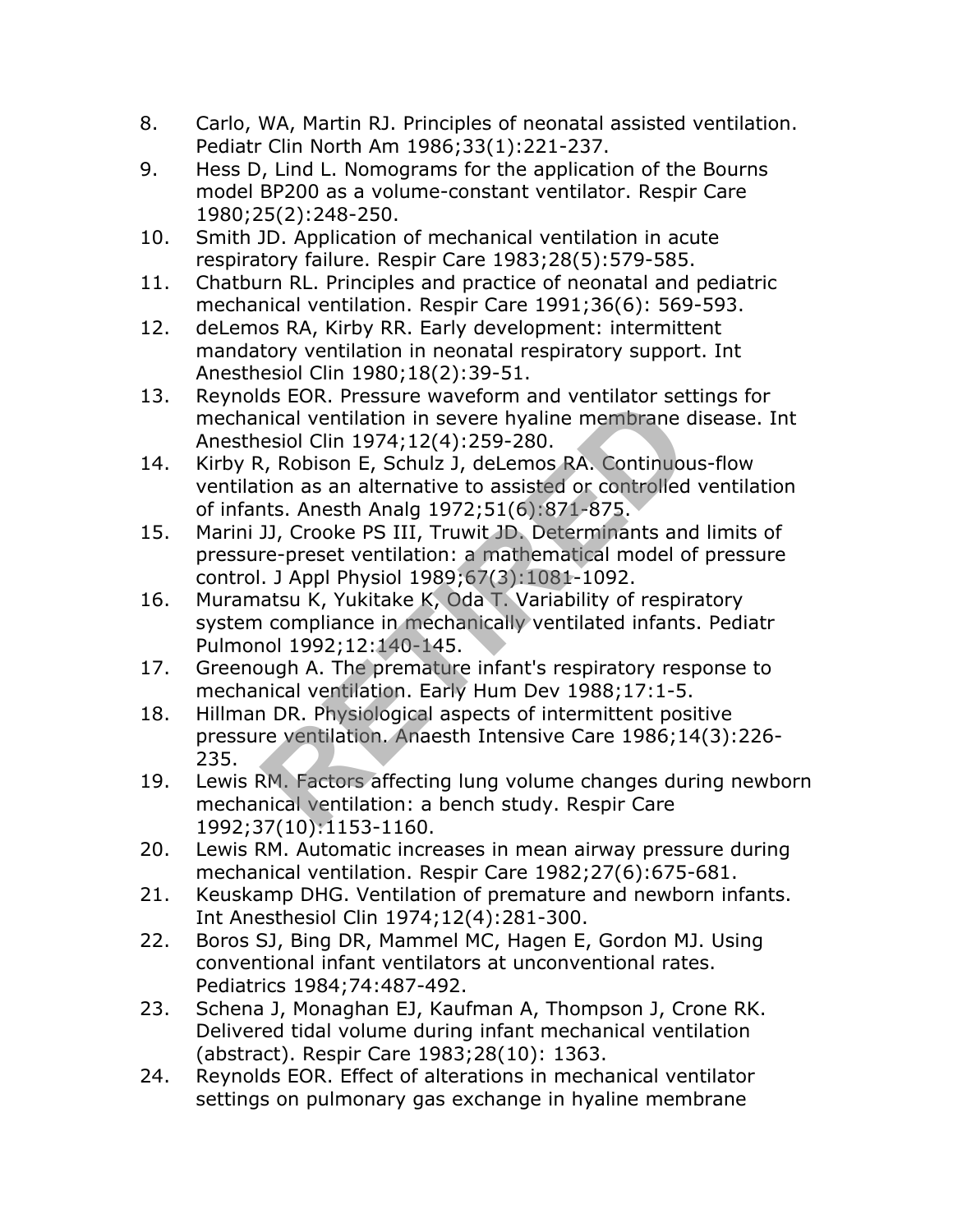disease. Arch Dis Child 1971;46:152-159.

- 25. Reynolds EOR. Indications for mechanical ventilation in infants with hyaline membrane disease. Pediatrics 1970;46(2):193-202.
- 26. Sedin G. CPAP and mechanical ventilation. Int J Technol Assess Health Care 1991;7(Supp 1):31-40.
- 27. Reynolds EOR, Taghizadeh A. Improved prognosis of infants mechanically ventilated for hyaline membrane disease. Arch Dis Child 1974;49:505-515.
- 28. Meyer HBP, Griffin BE, Sedaghatian MR, Halpe PR, Daily WJR. Ventilatory support of the newborn infant with respiratory distress syndrome and respiratory failure. Int Anesthesiol Clin 1974;12(4):81-110.
- 29. Narang A, Shenoi A. Physiological principles of mechanical ventilation of the newborn. Indian J Pediatr 1992;59:21-27.
- 30. Smith PC, Daily WJR, Fletcher G, Meyer HBP, Taylor G. Mechanical ventilation of newborn infants: I. the effect of rate and pressure on arterial oxygenation of infants with respiratory distress syndrome. Pediatr Res 1969;3:244-254.
- 31. Harrison VC, de V Heese H, Klein M. The significance of grunting in hyaline membrane disease. Pediatrics 1968;41(3):549-559.
- 32. Kattwinkel J, Nearman HS, Fanaroff AA, Katona PG, Klaus MH. Apnea of prematurity: comparative therapeutic effects of cutaneous stimulation and nasal continuous positive airway pressure. J Pediatr 1975;86(4):588-592. For State of the newborn. Indian J Pediatr 1992;59<br>PC, Daily WJR, Fletcher G, Meyer HBP, Taylor<br>nical ventilation of newborn infants: I. the effection of newborn infants: I. the effection<br>of newborn infants: I. the effecti
- 33. Allan WC, Volpe JJ. Periventricular-intraventricular hemorrhage. Pediatr Clin North Am 1986;36(1):47-63.
- 34. Roland EH. Neuromuscular disorders in the newborn. Clin Perinat 1989;16(2):519-547.
- 35. Sivan Y, Deakers TW, Newth CJL. Functional residual capacity in ventilated infants and children. Pediatr Res 1990;28(5):451-454.
- 36. Spahr RC, Klein AM, Brown DR, MacDonald HM, Holzman IR. Hyaline membrane disease: a controlled study of inspiratory to expiratory ratio on its management by ventilator. Am J Dis Child 1980;134(4):373-376.
- 37. Greenough A, Pool J, Greenall F, Morley C, Gamsu H. Comparison of different rates of artificial ventilation in preterm neonates with respiratory distress syndrome. Acta Paediatr Scand 1987;76:706-712.
- 38. Hayes B. Ventilation and ventilators-an update. J Med Eng Technol 1988;12(5):197-218.
- 39. Stark AR, Frantz ID. Respiratory distress syndrome. Pediatr Clin North Am 1986;33(3):533-544.
- 40. Wiswell TE, Bent RC. Meconium staining and the meconium aspiration syndrome. Pediatr Clin North Am 1993;40(5):955-981.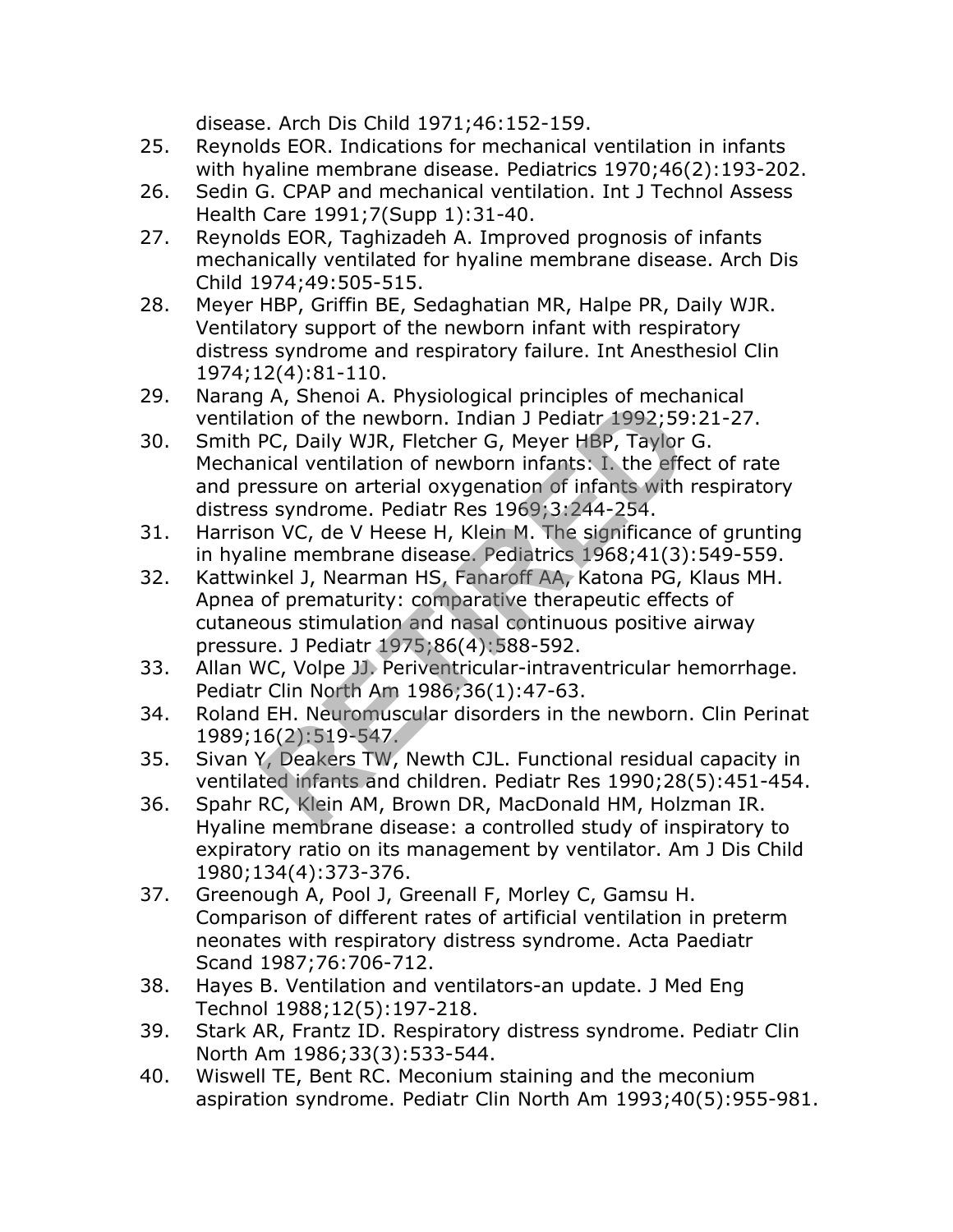- 41. Greenough A, Roberton NRC. Neonatal ventilation. Early Hum Dev 1986;13:127-136.
- 42. Bancalari E, Gerhardt T. Bronchopulmonary dysplasia. Pediatr Clin North Am 1986;33(1):1-23.
- 43. Goldberg RN, Bancalari E. Bronchopulmonary dysplasia: clinical presentation and the role of mechanical ventilation. Respir Care 1986;31(7):591-596.
- 44. Goldberg RN, Bancalari E. Therapeutic approaches to the infant with bronchopulmonary dysplasia. Respir Care 1991;36(6):613- 621.
- 45. Wilson JM, Lund DP, Lillehei CW, O'Rourke PP, Vacanti JP. Delayed repair and preoperative ECMO does not improve survival in high-risk congenital diaphragmatic hernia. J Pediatr Surg 1992;27(3):368-375.
- 46. Wung J-T, James LS, Kilchevsky E, James E. Management of infants with severe respiratory failure and persistence of the fetal circulation, without hyperventilation. Pediatrics 1985;76(4):488-494.
- 47. Roberts JD Jr, Shaul PW. Advances in the treatment of persistent pulmonary hypertension of the newborn. Pediatr Clin North Am 1993;40(5):983-1004.
- 48. Rheuban K. The infant with congenital heart disease: guidelines for care in the first year of life. Clin Perinatol 1984;11(1):199- 212.
- 49. Hollinger IB. Postoperative management: ventilation. Int Anesthesiol Clin 1980;18(1):205-216.
- 50. Oxford Region Controlled Trial of Artificial Ventilation (OCTAVE) Study Group. Multicentre randomised controlled trial of high against low frequency positive pressure ventilation. Arch Dis Child 1991;66(7, Spec No):770-775. 173. Congenia diaphragmatic riema. 3 Tedia<br>
27(3):368-375.<br>
1-T, James LS, Kilchevsky E, James E. Manage<br>
with severe respiratory failure and persistenc<br>
rculation, without hyperventilation. Pediatrics<br>
6(4):488-494.<br> **S**
- 51. Fisher JB, Mammel MC, Coleman JM, Bing DR, Boros SJ. Identifying lung overdistention during mechanical ventilation by using volume-pressure loops. Pediatr Pulmonol 1988;5:10-14.
- 52. Nilsson R, Grossmann G, Robertson B. Pathogenesis of neonatal lung lesions induced by artificial ventilation: evidence against the role of barotrauma. Respiration 1980;40:218-225.
- 53. Tarnow-Mordi WO, Narang A, Wilkinson AR. Lack of association between barotrauma and air leak in hyaline membrane disease. Arch Dis Child 1985;60:555-559.
- 54. Primhak RA. Factors associated with pulmonary air leak in premature infants receiving mechanical ventilation. J Pediatr 1983;102:764-768.
- 55. Chernick V. Lung rupture in the newborn infant. Respir Care 1986;31(7):628-633.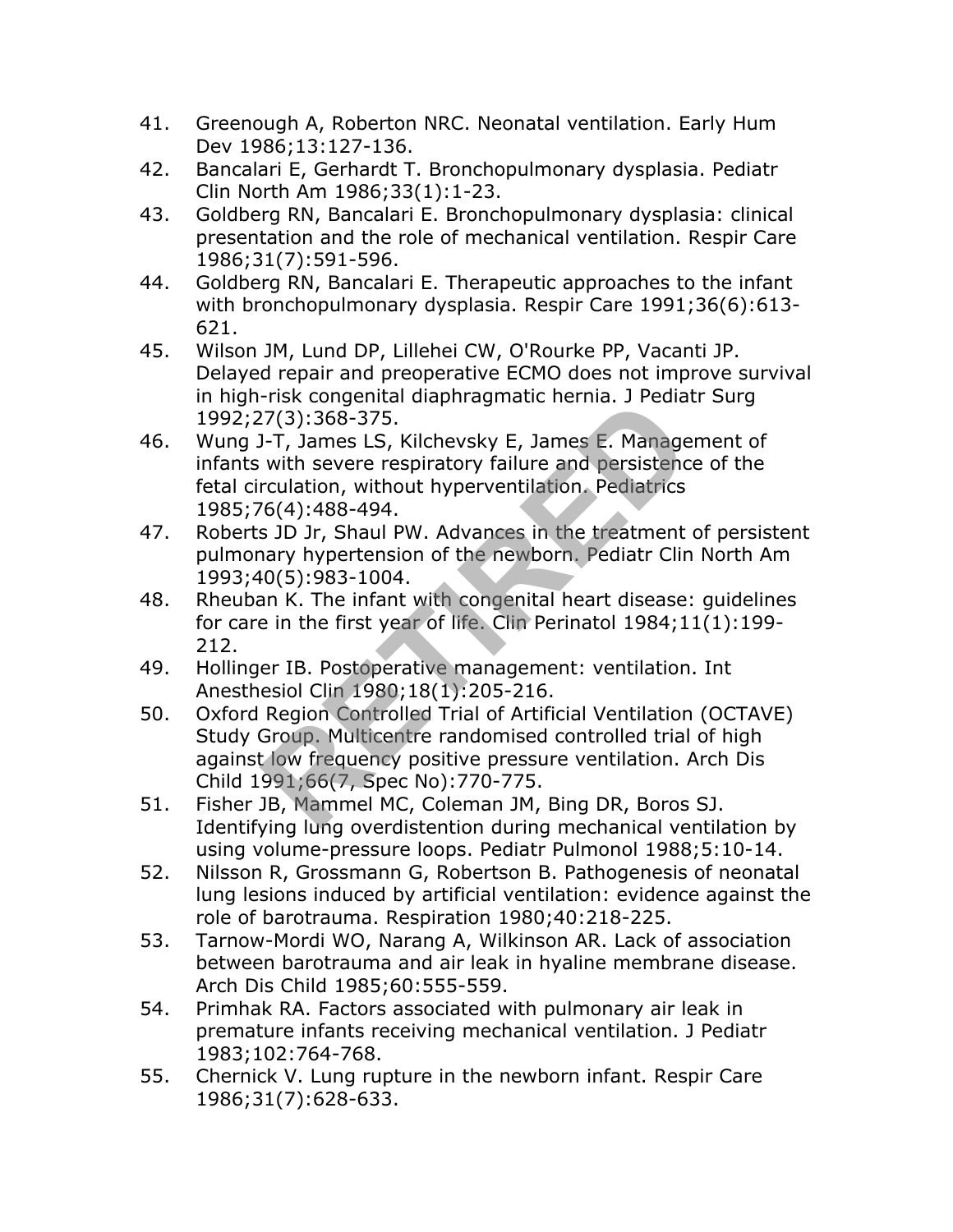- 56. Thibeault DW, Lachman RS, Laul VR, Kwong MS. Pulmonary interstitial emphysema, pneumomediastinum, and pneumothorax. Am J Dis Child 1973;126:611-614.
- 57. Moylan FM, Walker AM, Kramer SS, Todres ID, Shannon DC. The relationship of bronchopulmonary dysplasia to the occurrence of alveolar rupture during positive pressure ventilation. Crit Care Med 1978;6(3):140-142.
- 58. Pollack MM, Fields AI, Holbrook PR. Pneumothorax and pneumomediastinum during pediatric mechanical ventilation. Crit Care Med 1979;7(12):536-539.
- 59. Tarnow-Mordi W, Wilkinson A. Mechanical ventilation of the newborn (letter). Br Med J 1986;292:575.
- 60. Caldwell EJ, Powell RD Jr, Mullooly JP. Interstitial emphysema: a study of physiologic factors involved in experimental induction of the lesion. Am Rev Respir Dis 1970;102:516-525.
- 61. Greenough A, Dixon AK, Roberton NRC. Pulmonary interstitial emphysema. Arch Dis Child 1984;59:1046-1051.
- 62. Plenat F, Vert P, Didier F, Andre M. Pulmonary interstitial emphysema. Clin Perinatol 1978;5(2):351-375.
- 63. Cooke RWI. Factors associated with chronic lung disease in preterm infants. Arch Dis Child 1991;66(7, Spec No):776-779.
- 64. Stocks J, Godfrey S. The role of artificial ventilation, oxygen, and CPAP in the pathogenesis of lung damage in neonates: assessment by serial measurements of lung function. Pediatrics 1976;57(3):352-362. of physiologic factors involved in experimental<br>of physiologic factors involved in experimental<br>ion. Am Rev Respir Dis 1970;102:516-525.<br>sema. Arch Dis Child 1984;59:1046-1051,<br>F, Vert P, Didier F, Andre M. Pulmonary inter
- 65. Taghizadeh A, Reynolds EOR. Pathogenesis of bronchopulmonary dysplasia following hyaline membrane disease. Am J Pathol 1976;82(2):241-264.
- 66. Riedel F. Long term effects of artificial ventilation in neonates. Acta Paediatr Scand 1987;76:24-29.
- 67. Avery ME, Tooley WH, Keller JB, Hurd SS, Bryan MH, Cotton RB, et al. Is chronic lung disease in low birth weight infants preventable? A survey of eight centers. Pediatrics 1987;79(1):26-30.
- 68. Wung J-T, Koons AH, Driscoll JM Jr, James LS. Changing incidence of bronchopulmonary dysplasia. J Pediatr 1979;95(5, Part 2):845-847.
- 69. Truog WE. Complications of mechanical ventilation and airway control in the neonate. Respir Care 1986;31(6): 498-505.
- 70. Loochtan AM, Loochtan RM. Damage to neonatal oral structures: effects of laryngoscopy and intubation. Respir Care 1989;34(10):879-888.
- 71. Benjamin PK, Thompson JE, O'Rourke PP. Complications of mechanical ventilation in a children's hospital multidisciplinary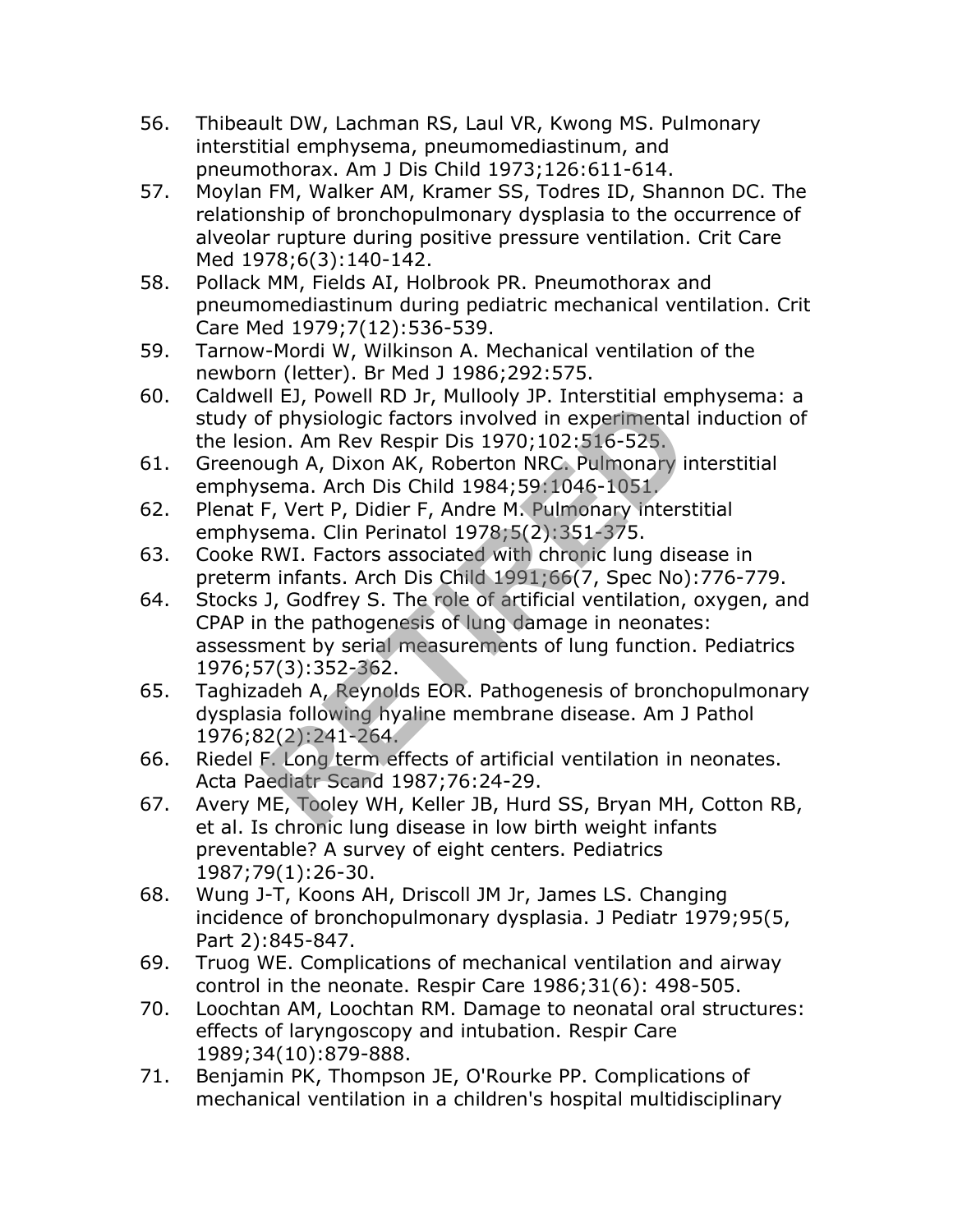intensive care unit. Respir Care 1990;35(9):873-878.

- 72. Redding GJ, Fan L, Cotton EK, Brooks JG. Partial obstruction of endotracheal tubes in children: incidence, etiology, significance. Crit Care Med 1979;7(5):227-231.
- 73. Kallstrom TJ, Salyer J. The incidence of accidental extubations in a neonatal intensive care unit (abstract). Respir Care 1989;34(11):1006.
- 74. Benjamin PK, Thompson JE, Arnold JH. ETT pressure necrosis in a pediatric cardiac intensive care unit (CICU) (abstract). Respir Care 1992;37(11):1331.
- 75. Farstad T, Bratild D. Effects of endotracheal tube size and ventilator settings on the mechanics of a test system during intermittent flow ventilation. Pediatr Pulmonol 1991;11:15-21.
- 76. Sottile FD, Marrie TJ, Prough DS, Hobgood CD, Gower DJ, Webb LX, Costerton JW, Gristina AG. Nosocomial pulmonary infection: possible etiologic significance of bacterial adhesion to endotracheal tubes. Crit Care Med 1986;14(4):265-270. FD, Marrie TJ, Prough DS, Hobgood CD, Gowesterton JW, Gristina AG. Nosocomial pulmonance etiologic significance of bacterial adhesion to<br>acheal tubes. Crit Care Med 1986;14(4):265-2<br>nnell KF. Physiologic consequences of me
- 77. MacDonnell KF. Physiologic consequences of mechanical ventilation. Compr Ther 1977;3(12):49-58.
- 78. Douglas ME, Downs JB. Cardiopulmonary effects of intermittent mandatory ventilation. Int Anesthesiol Clin 1980;18(2):97-121.
- 79. Peabody JL. Mechanical ventilation of the newborn: good news . . . bad news. Crit Care Med 1981;9(10):710-713.
- 80. Avery GB, Glass P. Retinopathy of prematurity: what causes it? Clin Perinatol 1988;15(4):917-928.
- 81. Reisner SH, Amir J, Shohat M, Krikler R, Nissenkorn I, Ben-Sira I. Retinopathy of prematurity: incidence and treatment. Arch Dis Child 1985;60:698-701.
- 82. American Association for Respiratory Care. Clinical practice guideline: endotracheal suctioning of mechanically ventilated adults and children with artificial airways. Respir Care 1993;38(5):500-504.
- 83. Lawrence JC. Breathing system gas pressure monitoring and venting, ventilator monitors and alarms. Anaesth Intensive Care 1988;16(1):38-40.
- 84. Schachter EN, Lehnert BE, Specht W. Pressure-time relationships of pressure-limited neonatal ventilators. Crit Care Med 1983;11(3):177-181.
- 85. Greenough A, Greenall F, Gamsu H. Synchronous respiration: which ventilator rate is best? Acta Paediatr Scand 1987;76:713- 718.
- 86. Field D, Milner AD, Hopkin IE. Manipulation of ventilator settings to prevent active expiration against positive pressure inflation. Arch Dis Child 1985;60:1036-1040.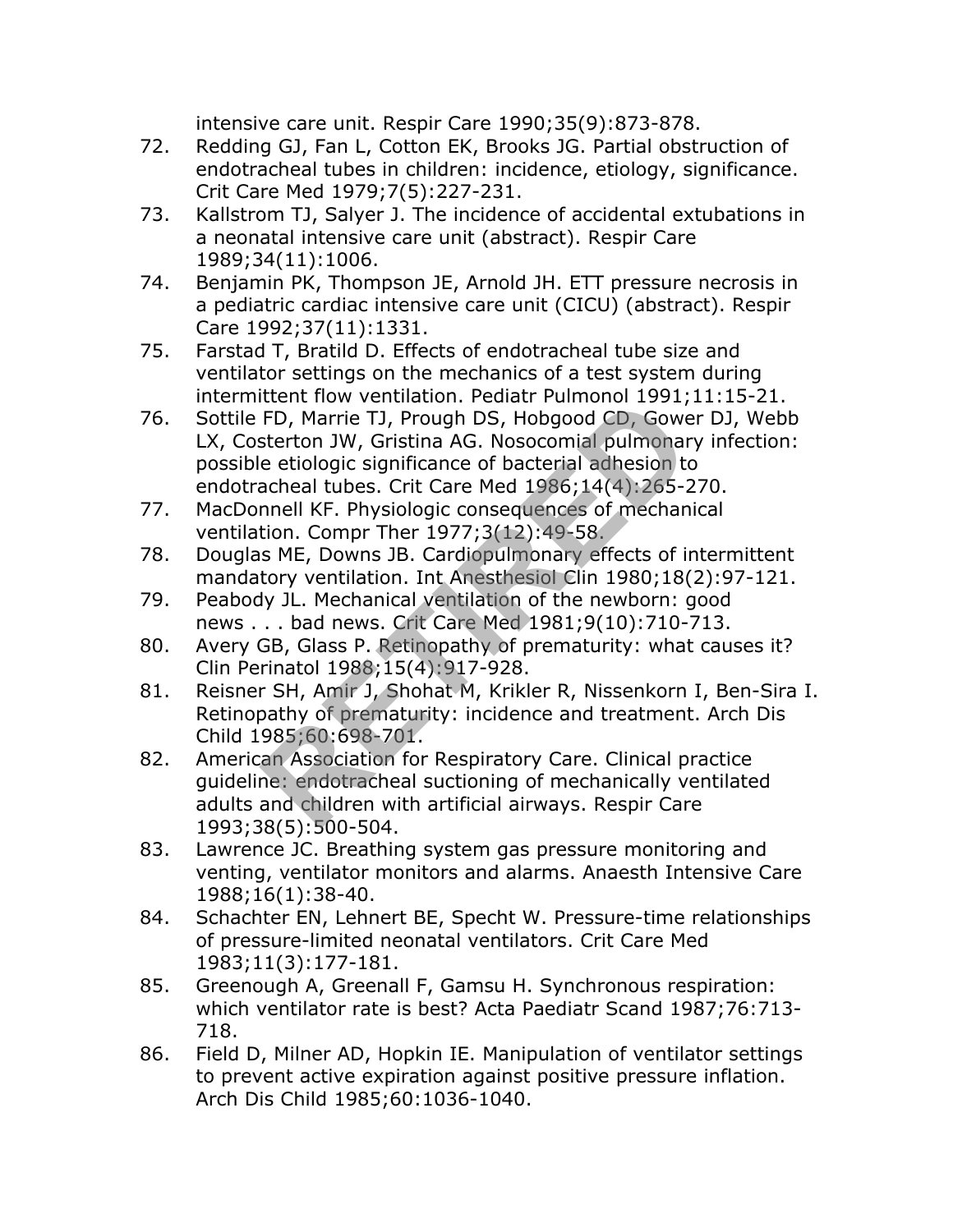- 87. Goldstein B, Catlin EA, Vetere JM, Arguin LJ. The role of in-line manometers in minimizing peak and mean airway pressure during the hand-regulated ventilation of newborn infants. Respir Care 1989;34(1):23-27.
- 88. Sullivan L, Strong K, Trahey J, Hess D. Relative humidity delivered by a neonatal heated wire circuit (abstract). Respir Care 1993;38(11):1249.
- 89. Scott LR, Benson MS, Pierson DJ. Effect of inspiratory flowrate and circuit compressible volume on auto-PEEP during mechanical ventilation. Respir Care 1986;31(11): 1075-1079.
- 90. Severinghaus JW. Transcutaneous blood gas analysis. Respir Care 1982;27(2):152-159.
- 91. Hay Jr WW, Brockway JM, Eyzaguirre M. Neonatal pulse oximetry: accuracy and reliability. Pediatrics 1989;83(5):717- 722.
- 92. Centers for Disease Control. Update: Universal Precautions for prevention of transmission of human immunodeficiency virus, hepatitis B virus, and other bloodborne pathogens in health care settings. MMWR 1988;37:377-382,387-388. ry: accuracy and reliability. Pediatrics 1989;8:<br>
Servey: accuracy and reliability. Pediatrics 1989;8:<br>
Servey: accuracy and other bloodborne pathogens in<br>
S. MMWR 1988;37:377-382,387-388,<br>
S. MMWR 1988;37:377-382,387-388,
- 93. Watkins AMC, Weindling AM. Monitoring of end tidal CO2 in neonatal intensive care. Arch Dis Child 1987;62:837-859.
- 94. Beatty B, Roberts J. End-tidal CO2 measurements in intubated neonates weighing less than 2000 grams (abstract). Respir Care 1992;37(11):1341.
- 95. American Association for Respiratory Care. Clinical practice guideline: humidification during mechanical ventilation. Respir Care 1992;37(8):887-890.
- 96. American Association for Respiratory Care. Clinical practice guideline: patient-ventilator system checks. Respir Care 1992;37(8):882-886.
- 97. American Association for Respiratory Care. Clinical practice guideline: oxygen therapy in the acute care hospital. Respir Care 1991;36(12):1410-1413.
- 98. McCann EM, Goldman SL, Brady JP. Pulmonary function in the sick newborn infant. Pediatr Res 1987;21(4): 313-325.
- 99. Stewart AR, Finer NN, Peters KL. Effects of alterations of inspiratory and expiratory pressures and inspiratory/expiratory ratios on mean airway pressure, blood gases, and intracranial pressure. Pediarics 1981;67(4):474-481.
- 100. Ciszek TA, Modanlou HD, Owings D, Nelson P. Mean airway pressure-significance during mechanical ventilation in neonates. J Pediatr 1981;99(1):121-126.
- 101. Pesenti A, Marcolin R, Prato P, Borelli M, Riboni A, Gattinoni L. Mean airway pressure vs positive end-expiratory pressure during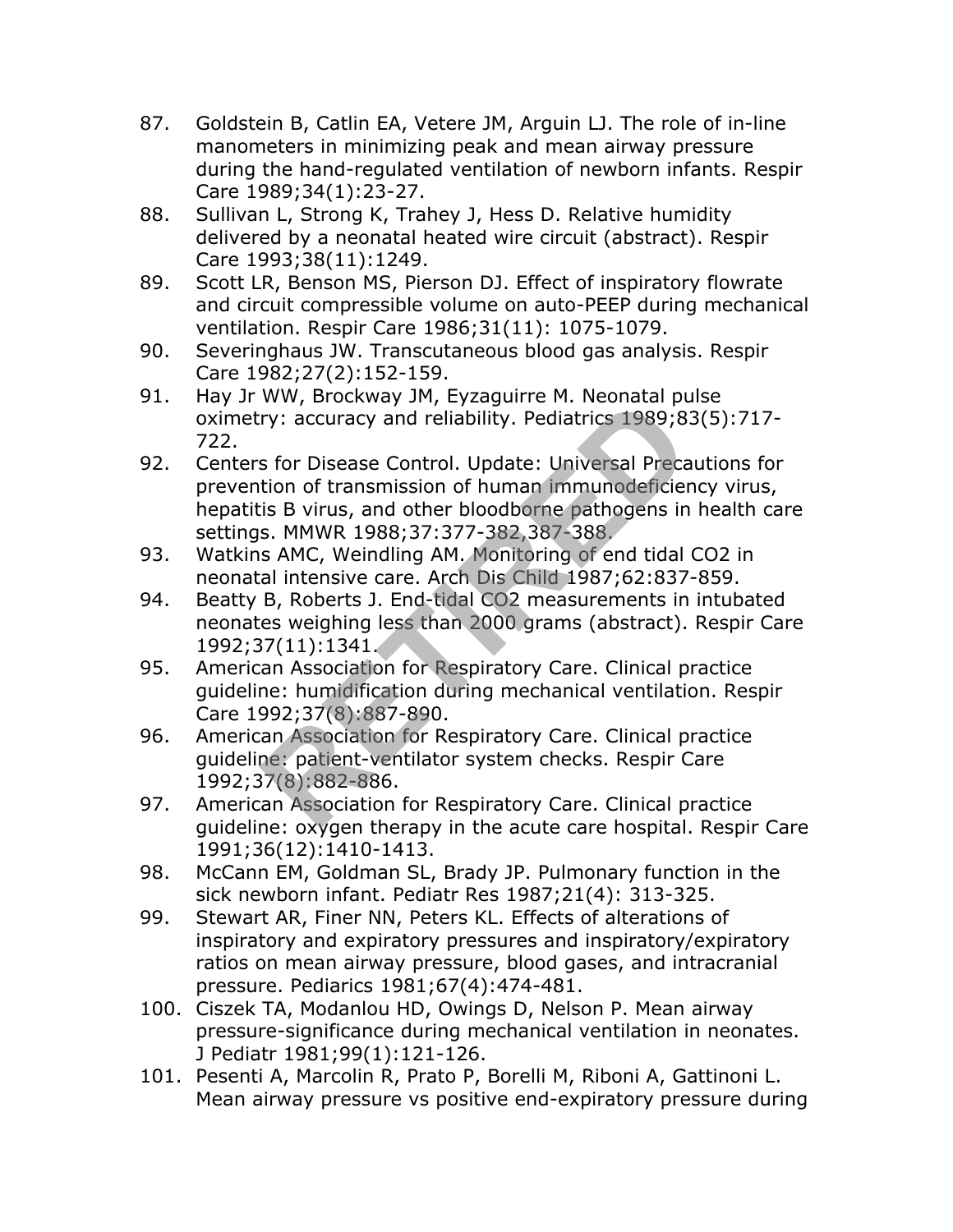mechanical ventilation. Crit Care Med 1985;13(1):34-37.

- 102. Boros SJ, Matalon SV, Ewald R, Leonard AS, Hunt CE. The effect of independent variations in inspiratory-expiratory ratio and end expiratory pressure during mechanical ventilation in hyaline membrane disease: the significance of mean airway pressure. J Pediatr 1977;91(5): 794-798.
- 103. Simbruner G. Inadvertent positive end-expiratory pressure in mechanically ventilated newborn infants: detection and effect on lung mechanics and gas exchange. J Pediatr 1986;108:589-595.
- 104. Pierson DJ. Alveolar rupture during mechanical ventilation: role of PEEP, peak airway pressure, and distending volume. Respir Care 1988;33(6):472-484.
- 105. Ramsden CA, Reynolds EOR. Ventilator settings for newborn infants. Arch Dis Child 1987;62:529-538.
- 106. Boros SJ, Campbell K. A comparison of the effects of high frequency-low tidal volume and low frequency-high tidal volume mechanical ventilation. J Pediatr 1980;97(1):108-112.
- 107. Hird M, Greenough A. Inflation time in mechanical ventilation of preterm neonates. Eur J Pediatr 1991;150(6):440-443.
- 108. Heicher DA, Kasting DS, Harrod JR. Prospective clinical comparison of two methods for mechanical ventilation of neonates: rapid rate and short inspiratory time versus slow rate and long inspiratory time. J Pediatr 1981;98(6):957-961.
- 109. Greenough A, Greenall F. Performance of respirators at fast rates commonly used in neonatal intensive care units. Pediatr Pulmonol 1987;3:357-361.
- 110. Pohlandt F, Saule H, Schroder H, Leonhardt A, Hornchen H, Wolff C, and Study Group. Decreased incidence of extra-alveolar air leakage or death prior to air leakage in high versus low rate positive pressure ventilation: results of a randomised sevencentre trial in preterm infants. Eur J Pediatrics 1992;151:904- 909. Erica, Reynolds 2001. Ventilator settings for Tarch Dis Child 1987;62:529-538.<br>
SJ, Campbell K. A comparison of the effects of<br>
mcy-low tidal volume and low frequency-high t<br>
nical ventilation. J Pediatr 1980;97(1):108-11<br>
- 111. Field, D, Milner AD, Hopkin IE. High and conventional rates of positive pressure ventilation. Arch Dis Child 1984;59:1151-1154.
- 112. Brown WR, Deming D. Ventilator circuit flow does affect lung mechanics of ventilated infants (abstract). Respir Care 1990;35(11):1101.
- 113. Kanter RK, Blatt SD, Zimmerman JJ. Initial mechanical ventilator settings for pediatric patients: clinical judgment in selection of tidal volume. Am J Emerg Med 1987;5:113-117.
- 114. MacDonald KD, Wang PB. Comparison of four systems for measuring neonatal tidal volumes (abstract). Respir Care 1989;34(11):1006.
- 115. Kacmarek RM, English P, Vallende N, Hopkins CC. Extended use